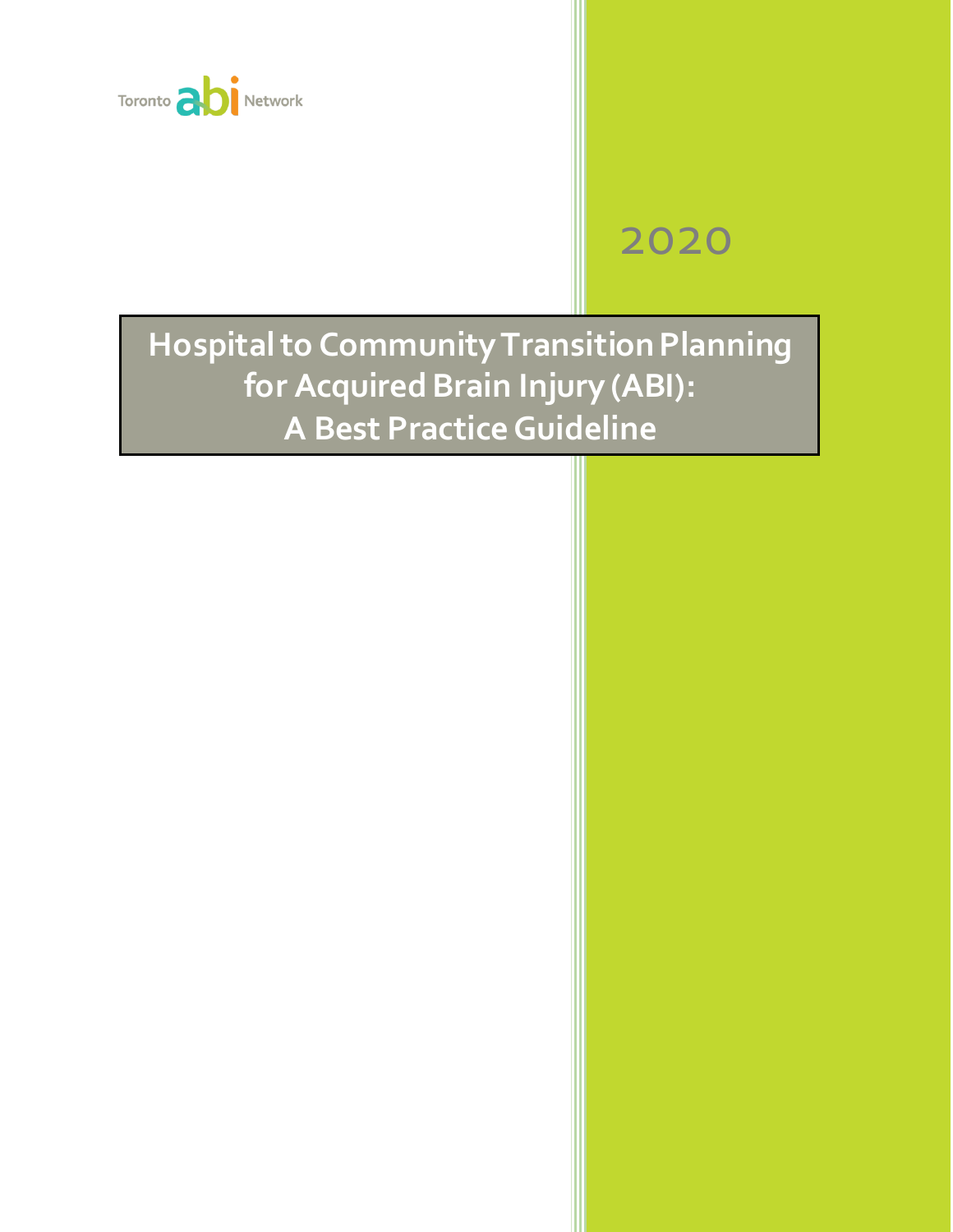# **Hospital to Community Transition Planning for Acquired Brain Injury (ABI): A Best Practice Guideline**

*"The hospital to home transition heralds the commencement of the community re-integration process… during the transition phase many individuals with ABI begin to comprehend the impact of their injury and subsequent dependency." <sup>1</sup>*

Poorly coordinated transitions back to the community following a hospital stay remain an ongoing issue within our health care system.<sup>2,3,4,5</sup> Patients and caregivers continue to face challenges with the transition from hospital to home, 3,4,5,6,7,8,9 and for individuals with brain injury, negative transition experiences are further complicated by the long term, multi-faceted nature of their deficits. 6,7,9

The Toronto ABI Network's 2017-2020 strategic plan identified improvinghospital to community transitions as a priority, and the Network convened a broad group of hospital and community stakeholders to work on solutions. Currently, every hospital supports transitions differently, and stakeholders identified the need for a clear quideline for transition planning specific to acquired brain injury.

To develop the guideline, the Network reviewed current evidence on best practices, particularly studies that focused on the experiences and perspectives of individuals with brain injury and their caregivers. Network members were surveyed about their current practices, and interviews with survivors and caregivers were conducted to gather the perspectives of people with acquired brain injury who had transitioned to the community in the past year and their families/caregivers.

# **Key elements for improved transitions**

The literature and interviews identified the following elements as critical to better hospital to community transitions for individuals with ABI:

- Mobilize social supports for the individual with brain injury. Engage family members, caregiver(s) and friends. Also consider community supports, such as peer support groups. Don't forget the caregiver – consider caregiver support groups.
- Adjustment to life post-injury begins early in the recovery process and continues as the individual with brain injury transitions across the continuum of care. Education and psychological support or counselling are recommended while in hospital and after discharge.
- Prior to discharge, ensure continuity of care through community services to support the transition. In particular, service coordination in the community (e.g., case management). Provide information on wait times and service/program expectations. Do not forget the caregiver – consider services that may assist them in the future (e.g., respite care).
- Functional changes and a lack of activity can lead to increased stress and anxiety. Engagement in meaningful activities enables community integration. Provide education on the importance of a daily routine and/or assist withthe development of a schedule to be used at home.
- Provide strategies to ease the return to daily life (e.g., BADLs and IADLs, equipment use), including how to address anticipated challenges.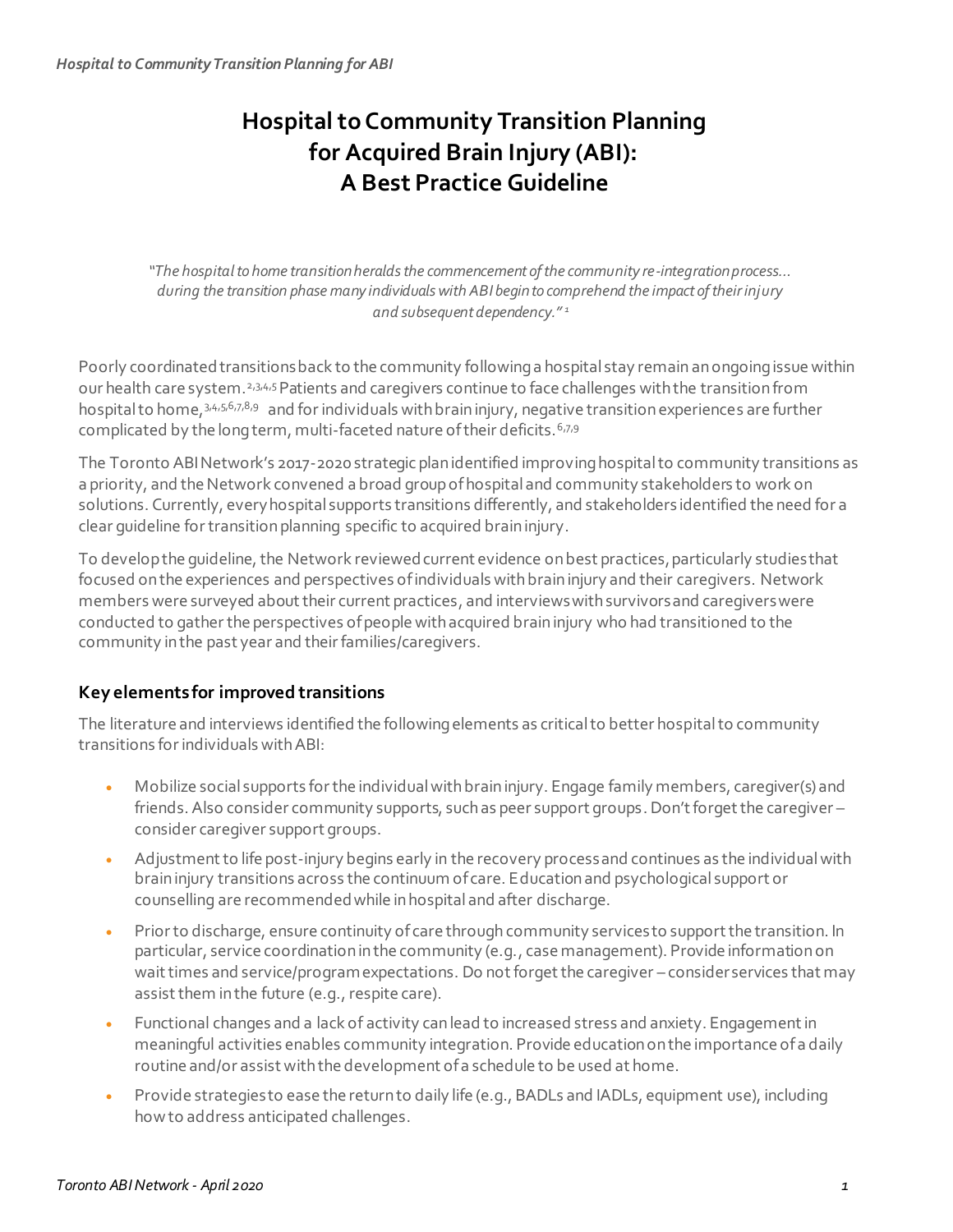#### *Hospital to Community Transition Planning for ABI*

• Provide tailored information and education on expectations post-discharge, community supports and services, symptom management (e.g., recommendations on sleep hygiene or screen time). Provide a contact (preference is for someone with ABI expertise)to reach out to and ensure "pathway" to access services (i.e., OHIP vs. WSIB) is understood from the start. Consider providing this through written materials.

# **About the guideline**

The recommendations that follow apply to both acute care and rehabilitation hospitals and are intended for clinicians and others supporting transition planning. They support a patient-centred approachto hospital to community transition planning that takes into account the unique needs of individuals with brain injury. The recommendations also address the needs of caregivers, as they play an important role in the recovery and care of an individual with a brain injury.

Content is organized in four stages, adapted from Health Quality Ontario's work on *Transitions between Hospital and Home*model.<sup>4</sup> These stages are: Early in the Hospital Admission, During Inpatient Stay, Closer to Discharge and In the Community.

The Ontario Neurotrauma Foundation's *Clinical Practice Guideline for the [Rehabilitation of Adults with Moderate](https://braininjuryguidelines.org/modtosevere/guideline-components/recommendations/)*  [to Severe TBI](https://braininjuryguidelines.org/modtosevere/guideline-components/recommendations/)<sup>10</sup> should be referred to for specific quidance on clinical and rehabilitative care.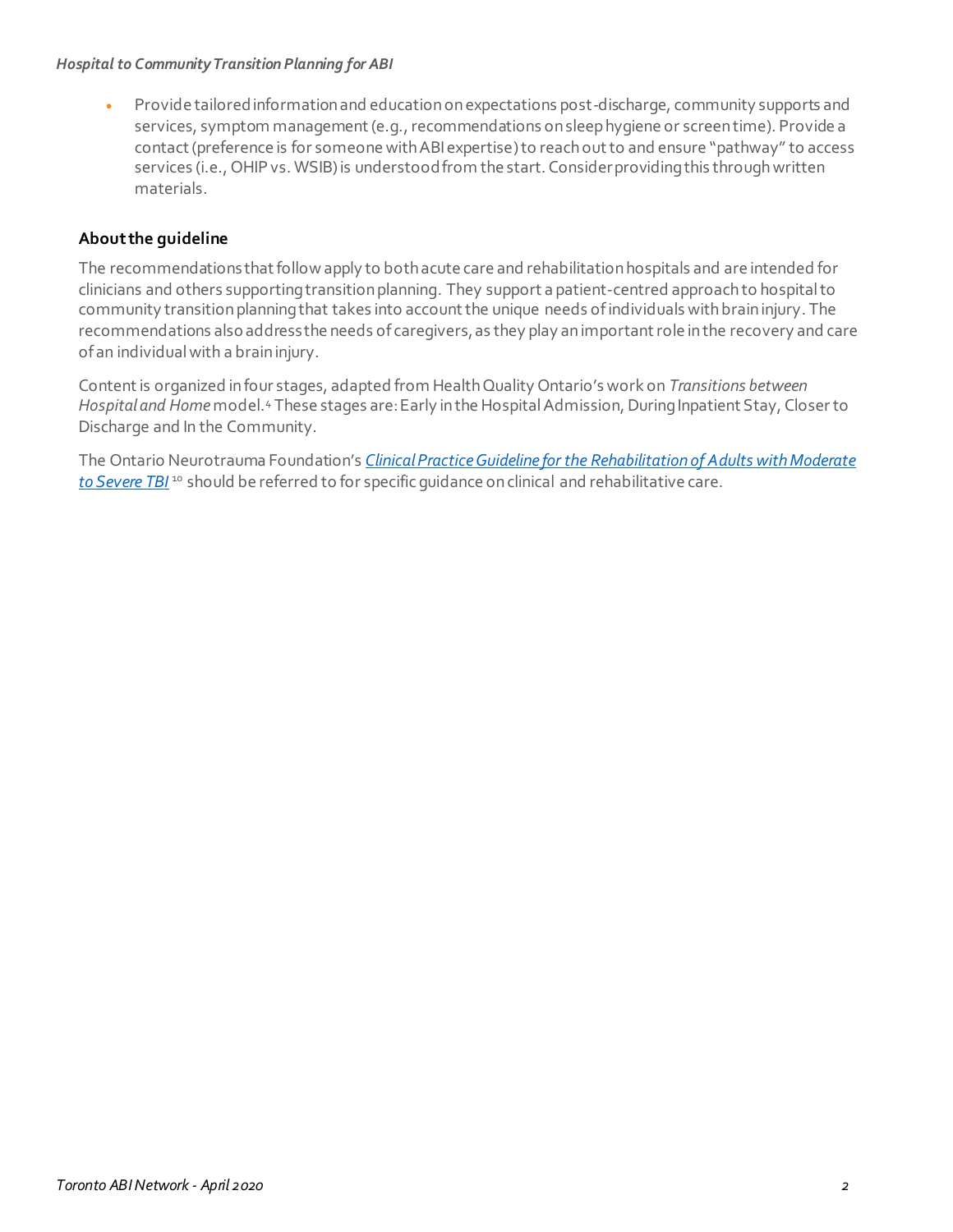# **Early in the Hospital Admission: Identify, Communicate, Appoint**

# **Identify**

- Identify social supports for the patient (e.g., friends, family, and caregiver). Early engagement of caregivers provides them with opportunities to ask questions and enhance understanding. 6, 7, 11
- Assess health literacy (understanding of any written or verbal information relating to the patient's health and care, including transition planning). 3,5,10
- Provide education and psychological support to facilitate individual and family adjustment. This should occur at multiple points in the transition planning process.<sup>7,11</sup>

# **Communicate**

- Within 72 hours of admission, where appropriate, communicate 'estimated date of transition'.<sup>13</sup>
- Communicate with the patient and family member(s). Start early discussions on expectations while in hospital, transition planning, who will be involved and what is needed to return home safely.<sup>10,12,13</sup>

# **Appoint**

- Perform medication review on admission. 35,10,14
- A case or clinical coordinator with clinical experience and specialized training in a brain injury related field, should be appointed at each phase of the continuum of care. This coordinator should: 10
	- o Oversee the planning and be the key contact person
	- o Coordinate the interdisciplinary team to avoid duplication of tasks or interventions
	- o Advocate for the needs of the individual and their caregivers
	- o Plan and coordinate the transition between phases in the continuum of care, providing continuity and communication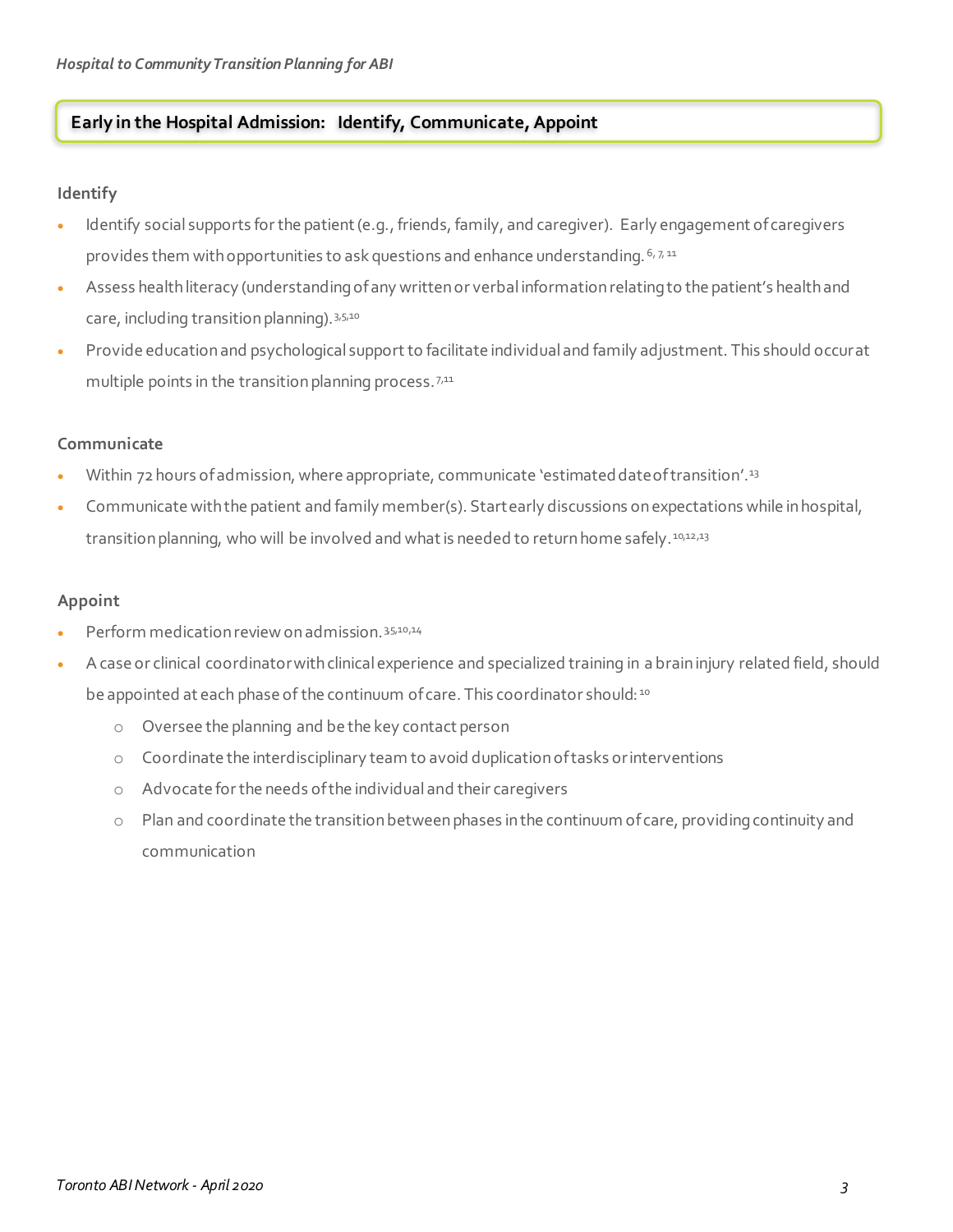# **During Inpatient Stay: Communicate, Engage, Prepare**

# **Communicate**

• Notify community providers of patient admission (e.g., primary care provider; home & community care if individual is an existing patient).<sup>14</sup>

# **Engage**

- Collaborate with community providers to begin/update the coordinated care plan and establish the single point of contact.<sup>14</sup>
- Transition planning should involve the patient, his/her family/caregivers (with consent) and, if available, the community case coordinator.<sup>13</sup>
- Meetings between the interdisciplinary team, the person with brain injury and family members should be offered regularly.<sup>10</sup> Utilize these meetings to review expected date of discharge.<sup>13</sup>
- Mobilize social supports for the patient and engage them early and frequently to address questions and enhance understanding of the transition process. 7,11

# **Prepare**

- The team should assess and document the family's capacity for and interest in being the caregiver for the person with brain injury.<sup>2,13,15</sup> Consider any reason(s) why the caregiver may not be able to take on the level of care being contemplated in the transition plan.<sup>2,15</sup>
- Individuals who assume a caregiver role to a person with brain injury should be provided with information relevant to their role and access to ongoing support. <sup>10</sup>
- For individuals in an inpatient rehab program, transition to home should be on a supported, gradual basis (e.g., through home visits, weekend/weekday passes and experiences in transitional living). 10
- Provide family/caregiver training in the use of equipment and management of the individual to ensure his/her safety in the home environment, including how to address anticipated challenges.  $7,10,11$
- Use teach back <sup>16</sup> when building caregiver and patient knowledge and skills; consider the use of visual tools.3,10,14
- Provide education and psychological support to facilitate individual and family adjustment. This should occur at multiple points in the transition planning process.<sup>7, 11</sup>
- Provide education on the importance of a daily routine and assist in the identification of meaningful activities to manage time after the individual with a brain injury returns home. 7, 10, 11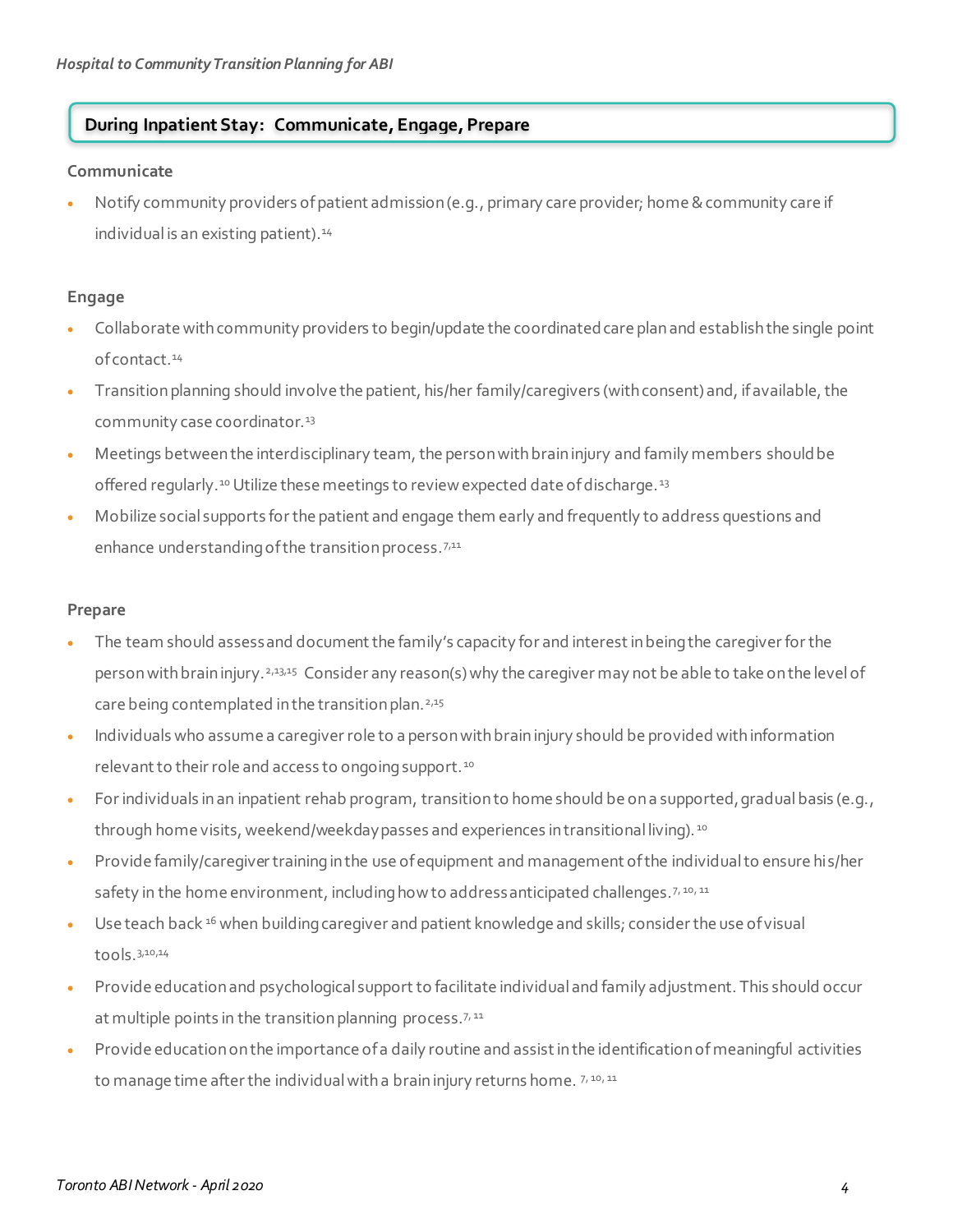# **Close to Discharge: Coordinate, Prepare, Communicate**

# **Coordinate**

- Transfer to the community should optimally occur when appropriate referrals have been made or when services can be continued in a timely manner.<sup>10</sup>
- If needed, coordinate telephone follow-up with a professional skilled in motivational interviewing, <sup>17</sup> goal setting, providing reassurance and problem-solving support.<sup>10</sup>
- If needed, long-term services (e.g., counselling) should be made available to enable and sustain societal participation.<sup>10</sup>
- If needed, collaboration and coordination should be established with mental health and/or addiction/substance use services and programs in order to develop management strategies for individuals with comorbid brain injury. <sup>10</sup>
- Identify a person in the community to support non-clinical needs in the immediate post-hospital period, particularly if gaps for required home supports are identified. 7, 10, 11 For example, if there is a diet restriction, will the patient be able to manage? Potential resources include family caregivers, community support agencies, etc. 5,10,14
- Perform medication review at discharge. Identify one lead to perform medication review in the community.<sup>3,10,14</sup> The care plan is updated to reflect the identified the lead and the medication review at discharge. 14

# **Prepare**

- Transition plans should be developed using a standard approach. 3,5,10 Include the following: 18
	- o Assess discharge destination environment and support available
	- o Provide any equipment and adaptations required
	- $\circ$  Train caregiver/family in equipment use and patient management to ensure safety in the home environment
	- o Provide relevant formal and informal resources to patients and family/caregivers, including voluntary services and self-help groups.
- Inform patients and families about readiness (e.g.,"you have achieved your goals and no longer require care in hospital"<sup>13</sup>); communicate how transition planning will be supported (i.e., service options and who will be involved).7,10,11,12
- Provide patients and families with information on timelines for services (i.e., wait times) and strategies for time management, activities and organization of the day activities. 6,7,9,11,19,21
- Provide education and psychological support to facilitate individual and family adjustment. This should occur at multiple points in the transition planning process. 6,7,9,11,19,21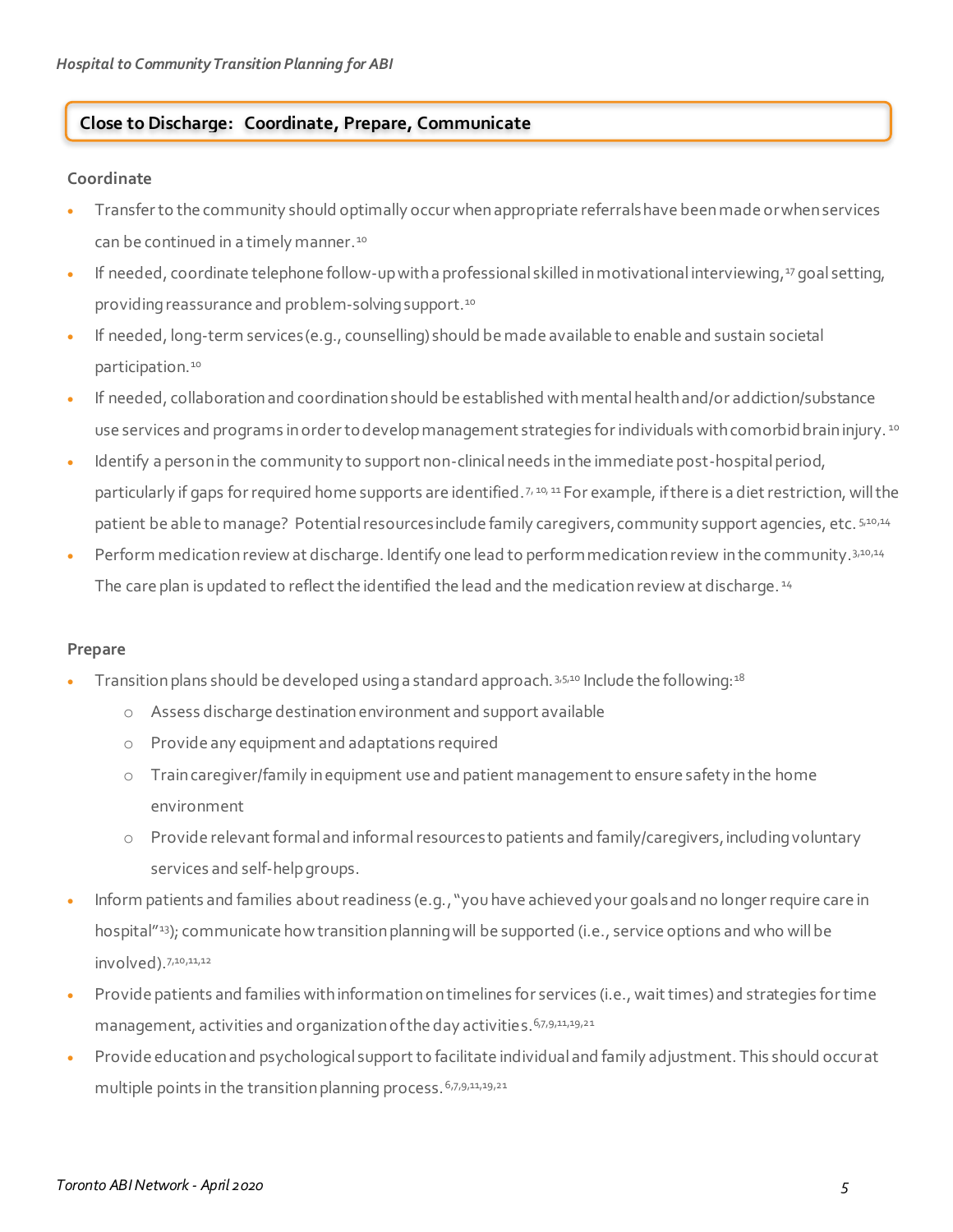# **Close to Discharge (***continued***)**

#### **Communicate**

• Provide a copy of the discharge report and care to the person with brain injury, and with consent, to

families/caregivers and professionals involved in the rehabilitation in the community. It should include: 10,13

- o Electronic health records summary or report detailing the clinical history, examination, and any imaging
- o Results of all recent assessments
- o A summary of progress made and/or reasons for discharge/transfer
- o Recommendations for future interventions (e.g., appointments, services) and the contact information of a hospital staff should questions arise after discharge.
- Ideally a conversation between the most responsible physician (MRP) and the patient's primary care provider should take place just prior to discharge from hospital. The conversation should focus on the following goals: support a smooth transition in the transfer of care, clarify reason(s) for admission and provide advice on the recommended follow-up care.<sup>10</sup> In collaboration with the patient, schedule a follow-up primary care visit to occur within seven days of discharge.<sup>10,14</sup>
- Use documentation tools and communication strategies to standardize information that is shared at care transitions.3,5

# **In the Community: Communicate, FollowUp**

#### **Communicate**

• Provide discharge summary to primary care within 48 hours of hospital discharge and notify primary care that the summary is available.<sup>10,14</sup> Information that is shared at care transitions is standardized using documentation tools and communication strategies. 3,5

# **Follow Up with Patient and/or Caregiver**

• A community and/or hospital care provider should connect with the patient and/or caregiver.<sup>10</sup> The objective is to monitor patient progress, enhance knowledge and self-management skills, establish networks to meet the patient's needs, provide follow up/reinforcement of care plan, and refer to services identified.<sup>10,14</sup>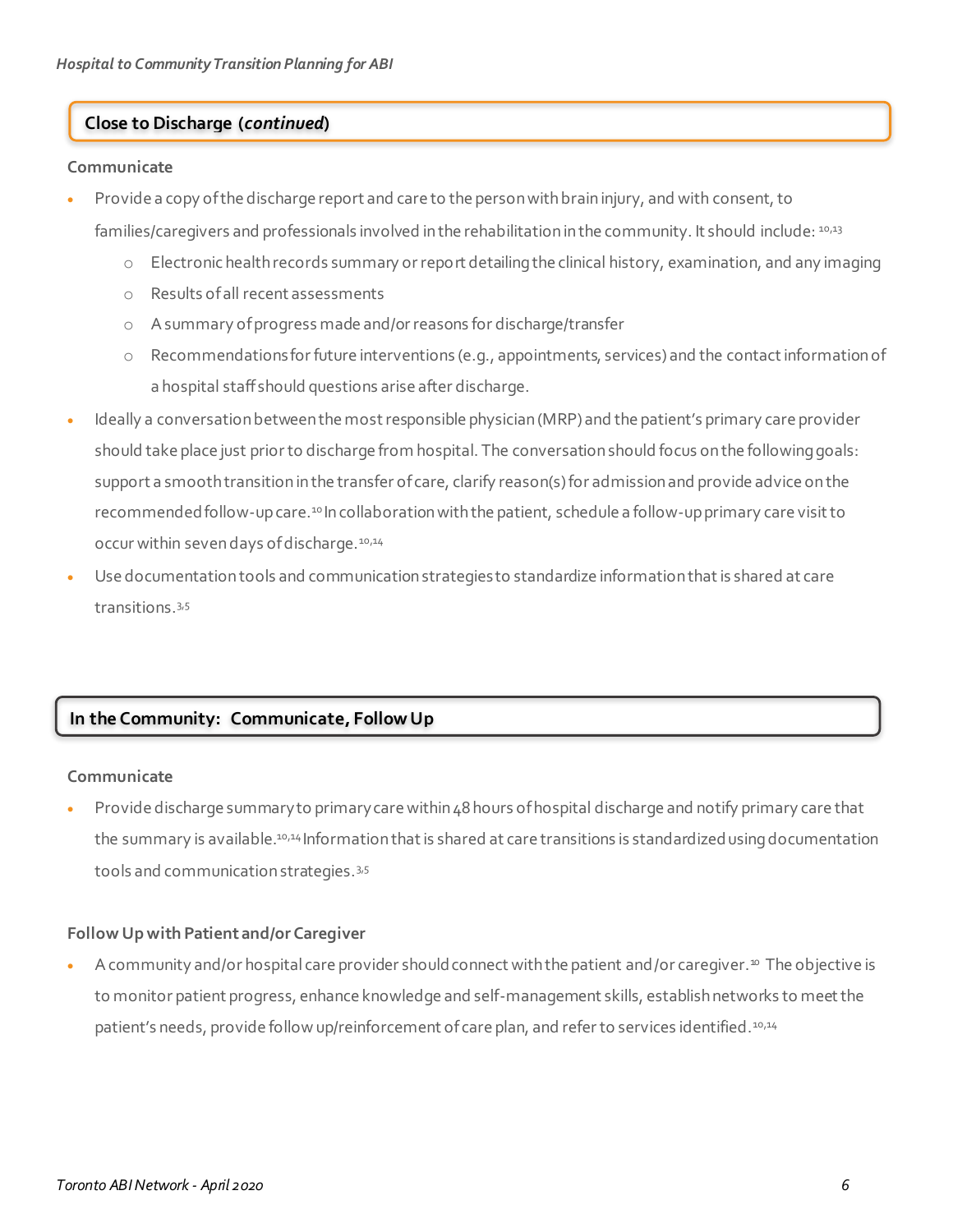# **CONCLUSION**

The transition from hospital to community is a key milestone for patients and an important point of care, particularly for those who have just sustained a life altering injury that impacts their cognitive functioning.

It will take time for the person with the injury and their family to adjust to their new abilities and new reality, and providers play a critical role in helping individuals make that adjustment. A smooth transition from hospital to the community can ease their stress and set them up for success as they continue their recovery and move forward with their lives.

**Thank you to members of the Hospital to Community Transitions Committee (in alphabetical order):** 

Pamela Madan-Sharma (West Park Healthcare Centre), Chair.

Bellwoods Centre, Bridgepoint Active Healthcare – Sinai Health System, Community Head Injury Resource Services (CHIRS), Cota, St. Michael's Hospital – Unity Health Toronto, Sunnybrook Health Sciences Centre, Toronto Rehabilitation Institute –University Health Network, Toronto Western Hospital – University Health Network, Trillium Health Partners, West Park Healthcare Centre.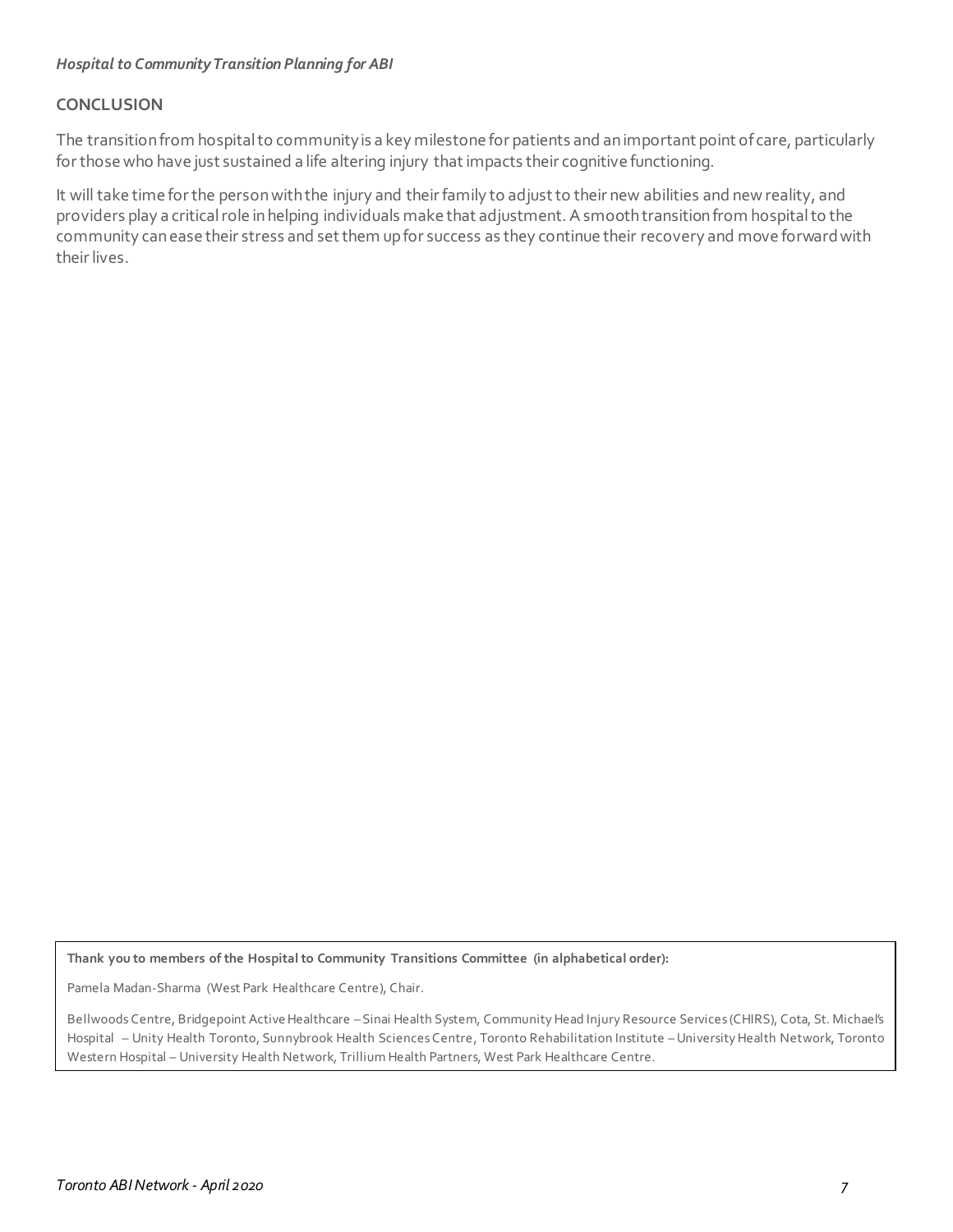# **REFERENCES**

- 1. Turner BJ, Fleming JM, Ownsworth TL, Cornwell, PL. Perceptions of recovery during the early transition phase from hospital to home following acquired brain injury:A journey of discovery. *Neuropsychol Rehabil*. 2011; 21(1): 64-91. DOI: [10.1080/09602011.2010.527747](https://doi.org/10.1080/09602011.2010.527747)
- 2. Health Quality Ontario. Adopting a Common Approach to Transitional Care Planning: Helping Health Links Improve Transitions and Coordination of Care[.http://www.hqontario.ca/Portals/0/documents/qi/health-links/bp-improve-package](http://www.hqontario.ca/Portals/0/documents/qi/health-links/bp-improve-package-traditional-care-planning-en.pdf)[traditional-care-planning-en.pdf](http://www.hqontario.ca/Portals/0/documents/qi/health-links/bp-improve-package-traditional-care-planning-en.pdf). Published 2014.
- 3. Health Quality Ontario. Transitions in Care: What We Heard <https://www.hqontario.ca/Portals/0/documents/evidence/quality-standards/transitions-in-care-what-we-heard-en.pdf>. Published 2018.
- 4. Health Quality Ontario. Transitions between Hospital and Home. http://www.hqontario.ca/Quality-Improvement/Quality-[Improvement-in-Action/Health-Links/Health-Links-Resources/Transitions-between-Hospital-and-Home](http://www.hqontario.ca/Quality-Improvement/Quality-Improvement-in-Action/Health-Links/Health-Links-Resources/Transitions-between-Hospital-and-Home).Published 2018.
- 5. Ontario Health (Quality). Quality Standards -Transitions between hospital and home: care for people of all ages. [https://www.hqontario.ca/Portals/0/documents/evidence/quality-standards/qs-transitions-between-hospital-and-home](https://www.hqontario.ca/Portals/0/documents/evidence/quality-standards/qs-transitions-between-hospital-and-home-quality-standard-en.pdf)[quality-standard-en.pdf](https://www.hqontario.ca/Portals/0/documents/evidence/quality-standards/qs-transitions-between-hospital-and-home-quality-standard-en.pdf). Published 2020.
- 6. Turner BJ, Fleming JM, Ownsworth TL, Cornwell PL. The transition from hospital to home for individuals with acquired brain injury: a literature review and research recommendations. *Disabil Rehabil*. 2008; 30(16): 1153-76.DOI: [10.1080/09638280701532854](https://doi.org/10.1080/09638280701532854)
- 7. Piccenna L, Lannin NA, Gruen R, Pattuwage L, Bragge P. The experience of discharge for patients with an acquired brain injury from the inpatient to the community setting: a qualitative review. *Brain Injury*. 2016; 30(3): 214-51.DOI: [10.3109/02699052.2015.1113569](https://doi.org/10.3109/02699052.2015.1113569)
- 8. NalderE, Fleming J, Cornwell P, Shields C, Foster M. Reflections on life: Experiences of individuals with brain injury during the transition from hospital to home. *Brain Injury*. 2013; 27(11): 1294-1303.DOI: [10.3109/02699052.2013.823560](https://doi.org/10.3109/02699052.2013.823560)
- 9. Turner BJ, Fleming JM, Cornwell P, Worrall L, Ownsworth TL, Haines T, Kendall M, Chenoweth L. A qualitative study of the transition from hospital to home for individuals with acquired brain injury and their family caregivers. *Brain Injury*. 2007; 21(11): 1119-1130.DO[I: 10.1080/02699050701651678](https://doi.org/10.1080/02699050701651678)
- 10. Ontario Neurotrauma Foundation & Institut National d 'Excellence en Santé et en Services Sociaux. Clinical practice guideline for the rehabilitation of adults with moderate to severe TBI. <https://braininjuryguidelines.org/modtosevere/guideline-components/recommendations/>. Published 2016.
- 11. Nalder E, Fleming J, Foster M, Cornwell P, Shields C, Khan A. Identifying factors associated with perceived success in the transition from hospital to home after brain injury. *J Head Trauma Rehab*. 2012; 27(2): 143-153.DOI: [10.1097/HTR.0b013e3182168fb1](https://doi.org/10.1097/HTR.0b013e3182168fb1)
- 12. Accreditation Canada. (2017). Required Organizational Practices Handbook.
- 13. Toronto Central LHIN. Improving Transitions: moving toward adoption of common approaches to transition planning across the Toronto Central LHIN. Published 2017.
- 14. Ontario Hospital Association. Managing Transitions: A Guidance Document 2<sup>nd</sup> Ed. <https://www.oha.com/Documents/Managing%20Transitions,%20Second%20Edition.pdf>. Published 2016.
- 15. Agency for Healthcare Research and Quality. Care Transitions from Hospital to Home: IDEAL Discharge Planning Implementation Handbook. [https://www.ahrq.gov/sites/default/files/wysiwyg/professionals/systems/hospital/engagingfamilies/strategy4/Strat4\\_Imple](https://www.ahrq.gov/sites/default/files/wysiwyg/professionals/systems/hospital/engagingfamilies/strategy4/Strat4_Implement_Hndbook_508_v2.pdf)

[ment\\_Hndbook\\_508\\_v2.pdf](https://www.ahrq.gov/sites/default/files/wysiwyg/professionals/systems/hospital/engagingfamilies/strategy4/Strat4_Implement_Hndbook_508_v2.pdf) Published 2019. 16. Institute for Healthcare Improvement. What is Teach Back? <http://www.ihi.org/education/IHIOpenSchool/resources/Pages/AudioandVideo/ConnieDavis-WhatIsTeachBack.aspx> Published 2020.

- 17. Medley AR, Powell T. Motivational Interviewing to promote self-awareness and engagement in rehabilitation following acquired brain injury: A conceptual review. *Neuropsychol Rehabil*. 2010; 20(4): 481-508.DO[I: 10.1080/09602010903529610](https://doi.org/10.1080/09602010903529610)
- 18. ABI Knowledge Uptake Strategy. Evidence Based Recommendations for Rehabilitation of Moderate to Severe Brain Injury. [https://erabi.ca/wp-content/uploads/2018/12/abikus\\_aug\\_07.pdf](https://erabi.ca/wp-content/uploads/2018/12/abikus_aug_07.pdf) Published 2007.